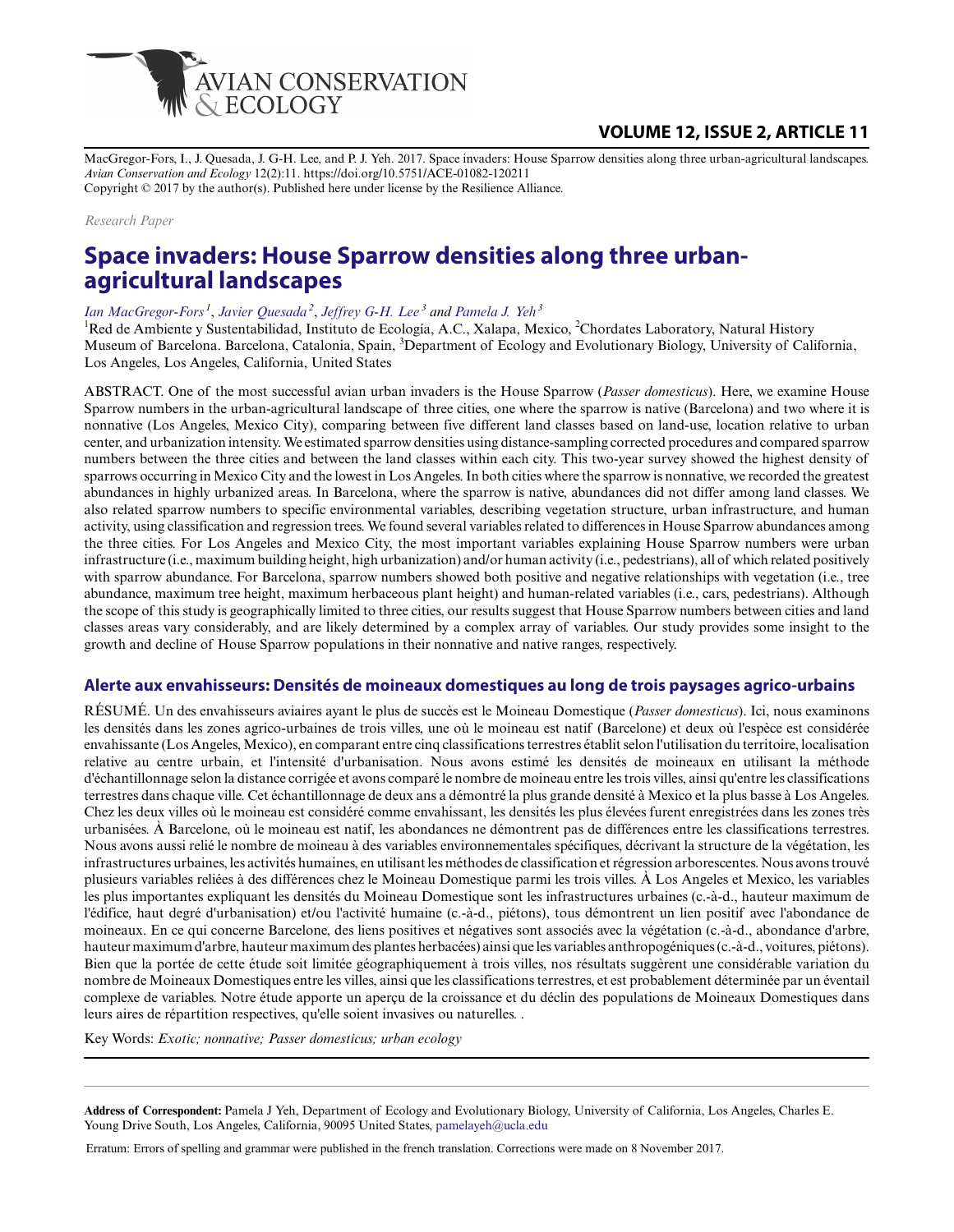### **INTRODUCTION**

Urbanization is a process that drastically alters pre-existing systems and concentrates significant amounts of resources to satisfy the needs of modern life (McDonnell and MacGregor-Fors 2016, Seto and Ramankutty 2016). This generates enormous environmental impacts at various geographic scales, ranging from the local to the global (Seto and Ramankutty 2016). In fact, urbanization is related to a broad range of long-term cascading ecological impacts, especially for native flora and fauna (Czech et al. 2000, Berkowitz et al. 2003, Jetz et al. 2007, Grimm et al. 2008, Pickett et al. 2008, Aronson et al. 2014, Seto and Ramankutty 2016). This can importantly affect the ecology of an entire geographic region, and, as a result, threaten native species (Emlen 1974, Beissinger and Osborne 1982, Czech et al. 2000, Van Rensburg et al. 2009, Maxwell et al. 2016). As urbanization poses novel pressures to biodiversity, some species are able to adapt, and even thrive, within urban centers, while those unable to do so decline in number (Chace and Walsh 2006, Evans et al. 2009, Fischer et al. 2015). In particular, several bird species have been shown to successfully exploit areas of human development, to the degree that they have established populations beyond their native geographic ranges (Blair 1996, Shochat 2004, Kark et al. 2007, Blackburn et al. 2009).

The House Sparrow (*Passer domesticus*) has been introduced anthropogenically worldwide, making it one of the most prolific and successful introduced bird species in the world (Anderson 2006, Lowther and Cink 2006, Aronson et al. 2014). Native to Eurasia, the House Sparrow has been dominant and successful at exploiting urban areas of North America, often repelling potential competitor avifauna (Gavareski 1976, Gowaty 1984, Clergeau et al. 1998, White et al. 2005, MacGregor-Fors et al. 2010). The success of the House Sparrow as an urban exploiter species in North America has been mainly attributed to four natural history traits: (1) it is a dietary generalist that feeds on grains, insects, fruits, and even human litter (Gavett and Wakeley 1986, Kimball 1997); (2) it has colonial-communal nesting strategies that allow for rapid proliferation upon invading new areas (Kalinoski 1975, McGillivray 1980, Gowaty 1984); (3) it can effectively expand its ranges throughout human-altered landscapes (Kark et al. 2007); and (4) it is a territorial species that actively destroys the nests of other species (McGillivray 1980, Gowaty 1984, Kimball 1997).

Since its introduction in the northeastern United States in the 1800s, the House Sparrow has steadily expanded its range across human-disturbed landscapes, establishing large populations in urban centers (Johnston and Selander 1973, Baughman 2003, Lowther and Cink 2006). Although records of its arrival to Mexico are sparse, it presumably arrived in Mexico City by the 1930s (Wagner 1959). We have no information about its presence in Central America until the 1970s (Davis 1972). Although potential habitat for the species in Mexico only excludes the Southern Baja Peninsula, northwestern Mexico, and Yucatan Peninsula (Navarro and Peterson 2007), its presence is closely associated with that of human development, especially from within the heavily developed urban centers out to isolated farmlands. They are rarely found in undisturbed areas (Summers-Smith et al. 2017). In its native Eurasian range, House Sparrow populations have experienced considerable declines as a result of a suite of complex anthropogenic factors (Robinson et al. 2005, Brichetti et al. 2007, Ferrer et al. 2013, PECBMS 2013, 2016).

Previous studies have investigated House Sparrow success in relation to specific habitat features. Recent studies performed in Mexican cities, i.e., Mexico City, Morelia, that examined the effects of built cover and building height showed that avian communities in areas invaded by the sparrows had lower species richness in comparison to those of noninvaded areas (Ortega-Álvarez and MacGregor-Fors 2009). This indicates that House Sparrow success in invading nonnative areas, mainly through its synergistic interactions with human activity, is closely related to changes in the diversity, composition, and structure of native bird communities (MacGregor-Fors et al. 2010). More generally, another study found that urban residential bird communities can experience lower species richness but greater abundances, with those in commercial areas favoring generalist and urban exploiter species (Ortega-Álvarez and MacGregor-Fors 2009). Yet, the House Sparrow is comparably less abundant in other Mexican cities, e.g., Xalapa (Escobar-Ibáñez and MacGregor-Fors 2016). Also, House Sparrow abundances have been found to vary between the four urban land-uses of Mexico City, with the highest numbers recorded in residential-commercial areas and the lowest in green areas (Ortega-Álvarez and MacGregor-Fors 2011). This study showed that the variables determining House Sparrow numbers vary among urban land-uses, with some variables consistently positively related, e.g., number of passing pedestrians or building height, and others consistently negatively related, e.g., tree density and cover.

Similar patterns of habitat relationships have also been reported in this species' native European distribution (Mason 2006, Chamberlain et al. 2007, Tratalos et al. 2007, Murgui 2009, Murgui and Macías 2010, García-Rodríguez 2011, Šálek et al. 2015), where variables associated with vegetation, but not specifically with urbanization, have been shown to drive their numbers. The declines of native House Sparrow populations have been recorded in both urban and agricultural areas, although the processes are seemingly different. For instance, its populations have experienced considerable declines since the replacement of horses by cars in the 1920s, followed by nonurban population declines associated with the reduced availability of both grain and invertebrates due to the industrialization of farmland practices, e.g., heavier use of pesticides and herbicides, reduced grain spillage, improved grain storage, from the 1980s onward (Summers-Smith 2003). The renewed decline of its urban populations since the 1990s has been much more complex and highly variable with the reduced number of shrubs and nesting sites, increased pesticides use in greenspaces, and increased concentration of lower socioeconomic status areas all being related to lower sparrow numbers (Summers-Smith 2003, Balmori and Hallberg 2007, Shaw et al. 2008, Murgui and Macías 2010, García-Rodríguez 2011). However, it is unclear which of these reasons are directly causing the decline (De Laet and Summers-Smith 2007).

The success of the House Sparrow in North America has been extensively studied in terms of its multiple introductions and subsequent differentiation among populations (Johnston and Selander 1964, Brown and Wilson 1975, Baughman 2003, Lowther and Cink 2006). Yet, how the numbers of this sparrow might differ along urban-agricultural landscapes where it is native and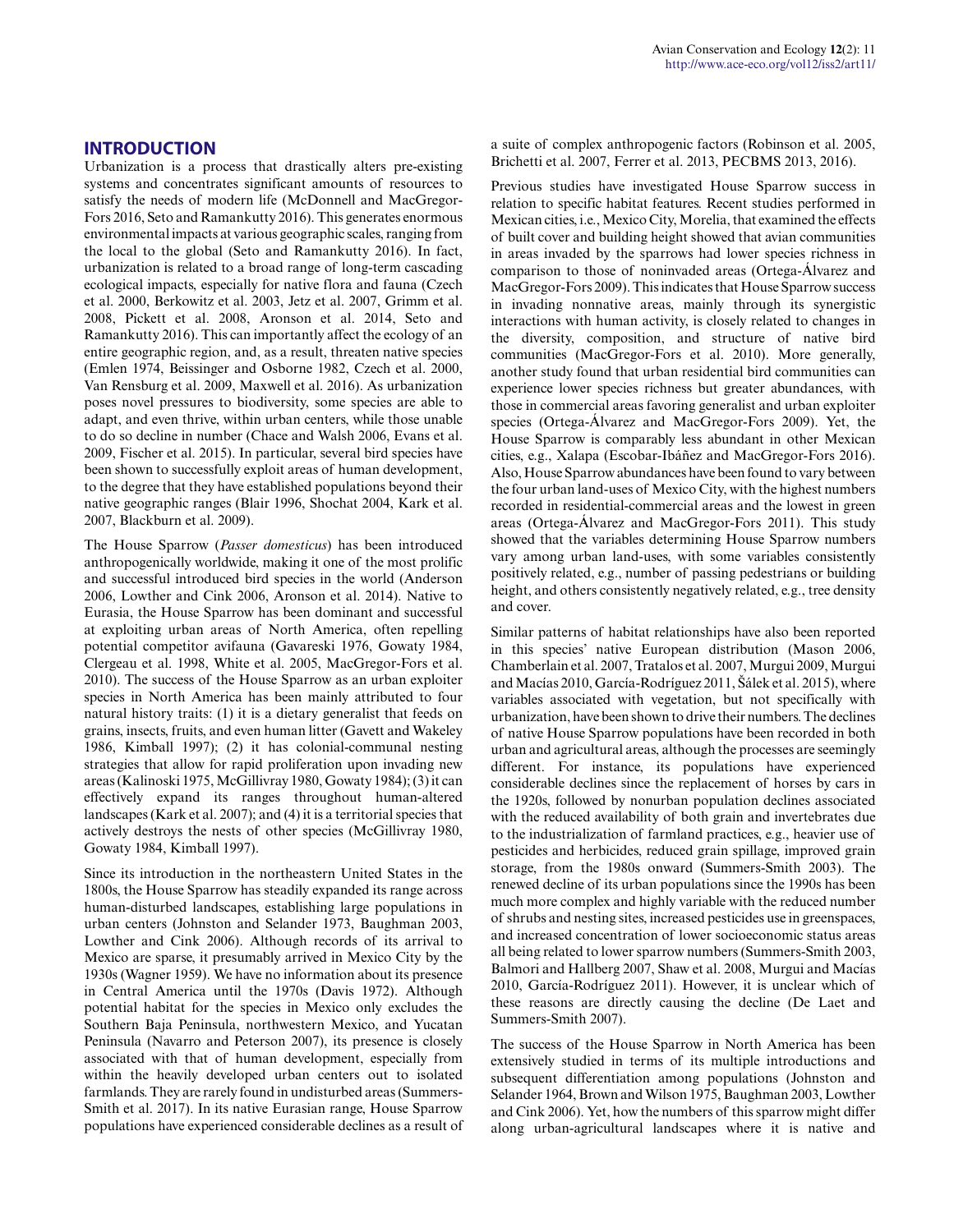

**Fig. 1**. Map of the three studied urban-agricultural landscapes. Gray polygons of insets correspond to the urban agglomerations.

nonnative is not well understood. By setting up our study in a comparative framework that includes different urbanagricultural land classes, based on land-use, location relative to urban centers, and urbanization intensity, we provide insight to the paradox of the growth and decline of House Sparrows in their nonnative and native ranges, respectively. Moreover, there is an important lack of knowledge regarding the environmental variables related to their numbers along urban-agricultural landscapes. Thus, the aim of our study is to document how the House Sparrow numbers differ in five different land classes, i.e., intra-urban high urbanization, intra-urban low urbanization, peri-urban high urbanization, peri-urban low urbanization, and agricultural, in three cities, one located within its native distribution, Barcelona; two in its North American invasion, Los Angeles, Mexico City. Specifically, we ask the following: (1) how do House Sparrow densities differ between three cities, (2) how do their abundances differ among land classes, defined by geographic location and urbanization intensity, and (3) which variables, e.g., vegetation structure, urban infrastructure, and/or human activity, are related to House Sparrow numbers across the studied urban-agricultural landscapes?

# **METHODS**

# **Study areas**

This study was conducted in three urban-agricultural landscapes: Los Angeles (California, United States), Mexico City (Mexico), and Barcelona (Catalonia, Spain; Fig. 1, Table 1). We worked in urban-agricultural landscapes, including urban agglomerations rather than governmentally delimited cities, to assess House Sparrow abundances. Focusing on governmentally delimited urban boundaries did not allow us to consider House Sparrow abundance variations when comparing urban cores and periurban areas.

# **Focal land classes within urban-agricultural landscapes**

We established our study sites in urban, e.g., residential or commercial, and agricultural land-uses, because the House Sparrow's native and nonnative distributions are generally limited to these types of areas (Cramp 1998, Anderson 2006, Lowther and Cink 2006, Murgui 2009). Specifically, for each urban area, we assessed House Sparrow numbers between five land classes: (1) intra-urban high urbanization; (2) intra-urban low urbanization; (3) peri-urban high urbanization; (4) peri-urban low urbanization; and (5) agricultural. We categorized these land classes based on three dichotomous environmental conditions that have been shown to drive bird distributions in urban areas: land-use, i.e., urban, agricultural; location relative to urban centers, i.e., intra-urban, peri-urban (López 2010, Puga-Caballero et al. 2014); and urbanization intensity, i.e., low, high urbanization (Chace and Walsh 2006, Evans et al. 2009).

We selected sites within each land class using high quality satellite imagery based on land-use, location relative to urban centers, and urbanization intensity variables. We established a ~50% built cover threshold to differentiate between sites with low and high urbanization, i.e.,  $0-50\% =$  low urbanization;  $51-100\% =$  high urbanization. To distinguish between intra- and peri-urban areas, we used methods to delineate the limit of the peri-urban area of an urban agglomeration (MacGregor-Fors 2010). Briefly, this method calculates the representative area in which the urban core intermingles with adjacent nonurban systems, representing an ecologically meaningful ecotone for birds (Puga-Caballero et al. 2014). Regarding agricultural sites, we selected them in croplands with few built elements (0–30% built cover) along the city outskirts. We verified that our sites matched the correct parameters of the land class by manually quantifying built cover, i.e., all hard and relatively impervious surfaces, including buildings and paved streets, on the satellite imagery.

# **Point-count surveys**

We surveyed House Sparrows over a two-year period, for the winter seasons (December–January) of 2012–2013 and 2013– 2014, and the breeding seasons (May–June) of 2013 and 2014. We used limited radius point-counts, at which we recorded all House Sparrows seen or heard within a 50-m radius in a five-min period (following Ralph et al. 1993), from 07:00 to 11:00. In order to calculate distance-sampling corrected densities, we measured the radial distances from each recorded sparrow to the observer using laser rangefinders (Bushnell Yardage Pro Sport 450,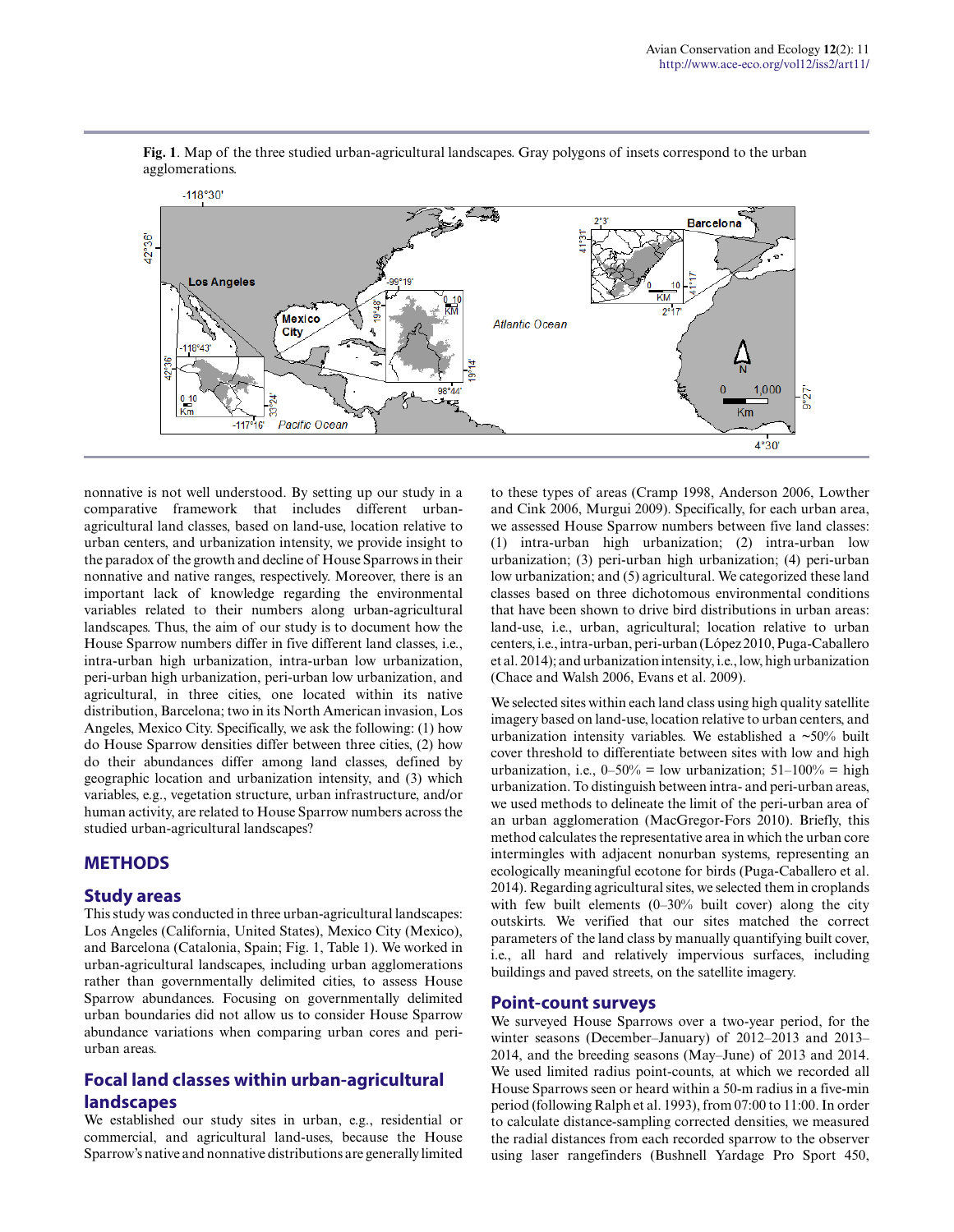|                                 | Los Angeles<br>(California, USA) | Mexico City<br>(Mexico) | Barcelona<br>(Catalonia, Spain) |
|---------------------------------|----------------------------------|-------------------------|---------------------------------|
| Location (urban center)         | 34°3'4"N, 118°14'37"W            | 19°25'56"N, 99°7'59"W   | 41°23'30"N, 2°10'25"E           |
| Average elevation (m asl)       |                                  | 2250                    |                                 |
| Territory $(km^2)$ <sup>T</sup> | 5889                             | 1789                    | 207                             |
| Population (million) $\bar{f}$  | 12.3                             | 20.8                    | 5.2                             |

**Table 1**. Geographical and population traits for the three studied urban-agricultural landscapes.

†Measurement of on-screen urban agglomerations using high quality satellite imagery.

‡ Estimated within the urban agglomerations (United Nations 2015).

Overland Park, KS). We established our point-count locations at a minimum separation distance of 200 m to avoid issues of pseudoreplication (Ralph et al. 1993, 1995). We performed 10 point-counts within one- or two-morning periods, depending on weather conditions and logistical reasons, for each land class for the three surveyed cities. This resulted in a total of 150 pointcounts per survey season in all three cities. Each site was repeated once per season, for a total of 600 point-count repetitions.

# **Environmental variables**

In order to assess which environmental variables were related to House Sparrow numbers in the three surveyed cities, we reviewed previous studies relating the presence and abundances of urbanexploiter species to environmental variables (e.g., Kark et al. 2007, Evans et al. 2009, Murgui and Macías 2010, Ortega-Álvarez and MacGregor-Fors 2009, 2011). We identified 12 specific variables that describe vegetation structure, urban infrastructure, and human activity, which we sampled within the 50-m radius area at which we surveyed the sparrows: (1) tree cover, (2) tree abundance, (3) maximum tree diameter at breast height (DBH), (4) maximum tree height, (5) shrub cover, (6) maximum herbaceous plant height, (7) number of lamp poles, (8) number of telephone and electric power poles, (9) number of telephone and electric power cables, (10) maximum building height, (11) number of passing pedestrians in five min, and (12) number of passing cars in five min.

# **Data analysis**

We estimated House Sparrow densities using the distancesampling corrected procedures in Distance 6.0 (Thomas et al. 2010). This software estimates density by calculating the detection probability of individuals (ind/ha) at increasing distances from the observer, and then by standardizing the detection rates along the concentric surveyed area (Buckland et al. 2001). Although detectability can differ among land classes, our data were not sufficient for performing distance-corrected analyses by "land class" but were sufficient for "city" and "season." With its capabilities of correcting for detection probability as well as standardizing by the surveyed area, we believe that the use of Distance is crucial for avoiding important biases in our results, assuming pooled "land class" detection probabilities. We used the key function/series expansion combination that best fitted our data for each city/season based on the Akaike Information Criterion (AIC) and coefficient of variance. To determine statistical differences between the density estimations between the three cities, we compared their 84% confidence intervals, following MacGregor-Fors and Payton (2013). Given that overlapping 95% confidence intervals fail in detecting statistical differences with an  $\alpha \leq 0.05$ , we used 84% confidence intervals, which have been shown to approximate overlapping confidence intervals with an  $\alpha \approx 0.05$  for both symmetrical and asymmetrical intervals; for House Sparrow density estimations, confidence intervals are asymmetrical, from normal and log-normal distributions (Payton et al. 2003, MacGregor-Fors and Payton 2013). Hence, when the 84% confidence intervals for the density estimations of two groups did not overlap, we considered them to be statistically different from one another; when their confidence intervals did overlap, we considered them to not be statistically different from one another.

For comparisons between land classes within cities, we were unable to use distance-sampling corrected density estimations because of the low numbers of recorded House Sparrows in some of the land classes; in agricultural areas, sparrows were found in more sparsely distributed and tighter groups. Thus, we used the observed House Sparrows individuals/point-count, rather than density estimations, for making comparisons between land classes within cities. We performed general linearized mixed models (GLMM) of House Sparrow numbers using Poisson family and a log-link function (package lme4; Bates et al. 2016) in R (R Core Team 2017). We used House Sparrow individuals/point-count as the response variable and the land class, season, and year as predictor variables. We selected the most parsimonious model based on the Akaike information criterion (AIC). We considered point-counts as a random variable and used a dummy data variable to control for model overdispersion. We used the best model to perform pairwise Tukey comparisons for establishing statistical differences in the abundance of House Sparrows per point-count between land classes within the urban-agricultural landscapes.

Finally, to assess the relationships between House Sparrow abundances per point-count and environmental variables at each city, we performed two analyses. Given that exploratory analyses allowed us to identify potential nonlinear relationships between our independent variables and House Sparrow numbers in the three studied cities, we first performed a generalized additive mixed model (GAMM) considering "city" as a random factor. GAMMs are similar to GLMs in having different error structures and link functions, but the shape of relationships is not specified by explicit functional forms; instead, nonparametric "smoothers" to describe the specified nonlinear relationship, as well as random (nonfixed) factors/effects (Crawley 2013). Based on the set of significantly related variables identified through the GAMM, we performed classification and regression tree (CART) analyses using R (R Core Team 2017) for the three studied cities,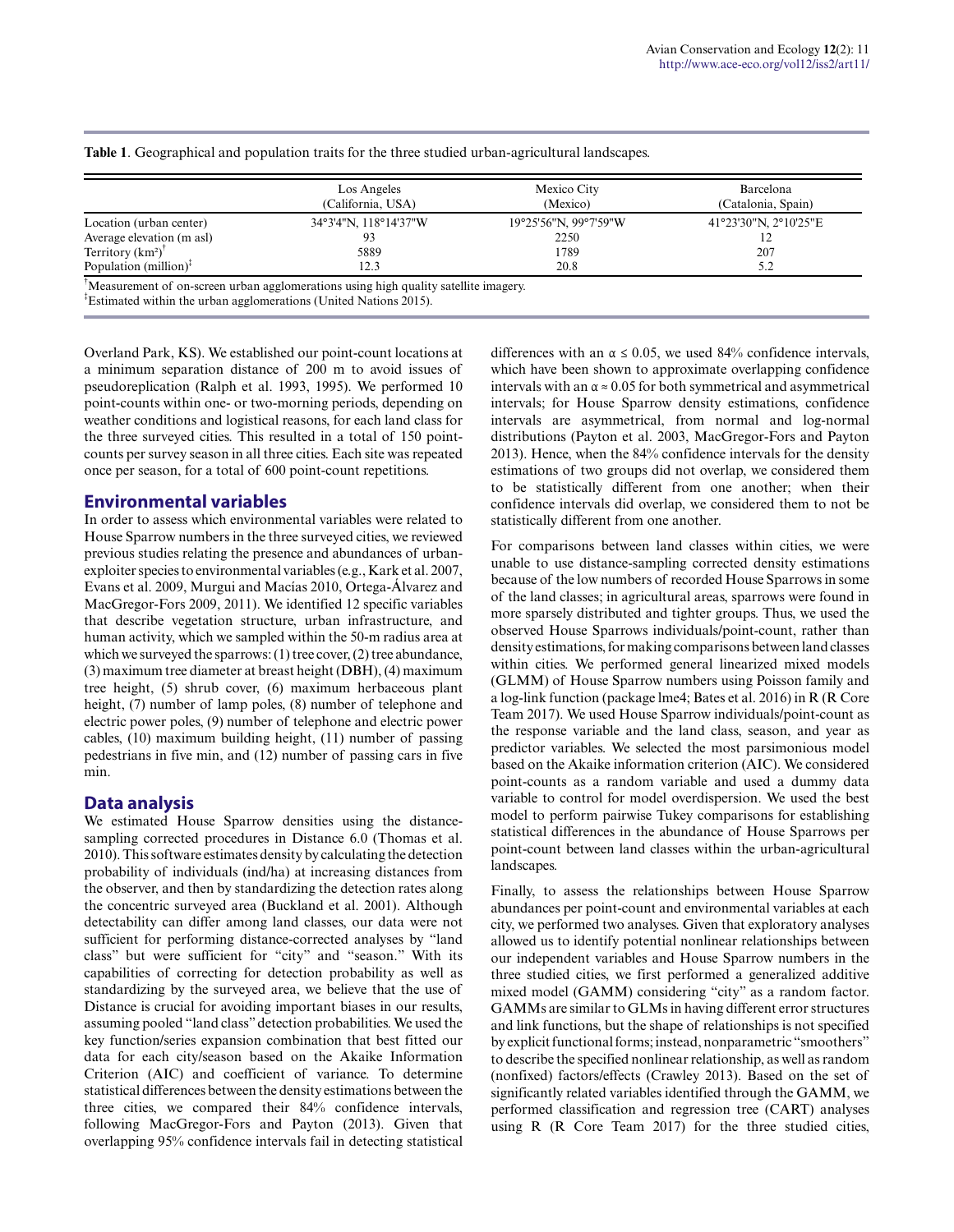considering "city," "land class," and "season" as independent variables, besides the other eight independent variables identified by the GAMM. This exploratory general CART showed "land class" to be, hierarchically, the most important variable explaining variance in House Sparrow numbers in the three cities, followed by "city," passing pedestrians, maximum building height, passing cars, maximum tree height, maximum herbaceous plant height, tree abundance, and poles. Thus, we performed three additional CARTs, one per city, considering the eight independent variables identified by the GAMM, as well as "land class." We used CARTs because they allow the interpretation of datasets where complex nonlinear relationships occur between the set of response and predictor variables (De'ath and Fabricius 2000). These trees are analogous to multiple regression models, specifically to those using the forward selection of predictor variables (Crawley 2007, 2013). By using binary recursive partitioning to identify the successive critical threshold values for a set of predictor variables, CARTs split the dataset of the response variable in a dichotomous and hierarchical manner; as a result, the rank order of only one numeric predictor variable is identified at each split of the tree, showing not only relationships, but also scenarios under which independent variables can relate differently to the dependent one (Palomino and Carrascal 2007). We used the function "rpart" for R (Therneau et al. 2015, R Core Team 2017) because it carries out analysis of variance with the two-level variables associated with each split, which makes it more suitable for anticipating the results of simplified models compared to functions like "tree" (Crawley 2013). This procedure is well suited for assessing relationships between a dependent variable (in this case, House Sparrow abundance per point-count) and multiple independent variables, which can be a mix of continuous and categorical variables (in this case, the 12 environmental variables sampled within the 50-m radius area of where sparrows were surveyed) even if they are highly correlated (Andersen et al. 2000, Jackson and Bartolome 2002).

### **RESULTS**

After quantifying built cover using the satellite imagery for all survey sites, we confirmed that our defined land classes within the urban-agricultural landscapes are unique, based on land-uses, location relative to urban centers, and urbanization intensity (Table 2). Built cover in the surveyed sites was very low in agricultural fields (average  $5.7\% \pm \text{SE}$  1.6), with all sites showing values < 30%. For low urbanization sites, average built cover was 13.43% (± SE 2.1); all values, except for one site in Los Angeles, i.e., intra-urban low urbanization, 55.1% built cover, had < 50% built cover. For high urbanization sites, average built cover was 77.3% ( $\pm$  SE 2.1), with only two peri-urban sites having  $\leq 50\%$ built cover in Barcelona, i.e., 41.9% and 45.9% built cover.

House Sparrow densities differed significantly between the three surveyed cities (Fig. 2). Within each city, we found no difference between seasons, with the exception of the 2014 breeding season in Mexico City. The number of House Sparrows per hectare in Mexico City (84% CI range for both seasons in both years: 9.5-33.3 sparrows/ha) was significantly higher when compared to the numbers estimated for Los Angeles (84% CI range for both seasons in both years: 0.4-3.1 sparrows/ha) and Barcelona (84% CI range for both seasons in both years: 3.2-7.1 sparrows/ha).

We found differences in House Sparrow abundances per pointcount when comparing between land classes within both Los Angeles and Mexico City; however, no differences were found when comparing between land classes within Barcelona (Tables 3 and 4). We recorded the highest House Sparrow abundances in the intra-urban high urbanization land class within both Mexico City and Los Angeles (Fig. 3). In Mexico City, we recorded a high number of House Sparrows in the peri-urban high urbanization land class, with only a few or no individuals in the remaining land classes. Furthermore, in Mexico City we recorded no House Sparrows in agricultural areas.

**Table 2**. Built cover (average ± SD) of the sites in which we surveyed House Sparrows (*Passer domesticus*) by city and "land class."

|                               |                 | Los Angeles Mexico City | Barcelona       |
|-------------------------------|-----------------|-------------------------|-----------------|
| Agriculture                   | $14.5 \pm 10.9$ | $0.7 \pm 1.5$           | $4.3 \pm 8.7$   |
| Peri-urban Low Urbanization   | $12.3 \pm 16.0$ | $10.5 \pm 16.8$         | $12.3 \pm 15.9$ |
| Peri-urban High Urbanization  | $66.3 \pm 9.0$  | $84.7 \pm 11.9$         | $59.7 \pm 10.1$ |
| Intra-urban Low Urbanization  | $36.1 \pm 21.5$ | $4.8 \pm 7.4$           | $8.0 \pm 11.1$  |
| Intra-urban High Urbanization | $96.3 \pm 2.7$  | $68.2 \pm 9.1$          | $87.5 \pm 11.8$ |

**Fig. 2**. House Sparrow (*Passer domesticus*) distance-sampling corrected density estimations for Los Angeles, Mexico City, and Barcelona. To compare sparrow densities between cities, we considered two groups statistically different from one another when their 84% confidence intervals did not overlap, while we considered them not statistically different from one another when their confidence intervals did overlap.



Results of the GAMM show that 8 out of the 12 assessed variables were significantly related with House Sparrow numbers, showing the importance of both "city" and "land class," as well as no effect of "season" (Table 5). Results of the CARTs for each city using the eight variables identified by the GAMM as well as "land class" show that the most important variables for explaining sparrow number differences, being the earliest splits in the trees, were maximum tree height in Barcelona, maximum building height in Los Angeles, and "land class" (separating agriculture and low urbanization from high urbanization sites) in Mexico City (Fig. 4). CARTs show that both vegetation and human-related variables explain shifts in House Sparrow numbers in Barcelona, while high urbanization scenarios, as indicated by results of the GLMM (Tables 3 and 4), show a positive relationship with their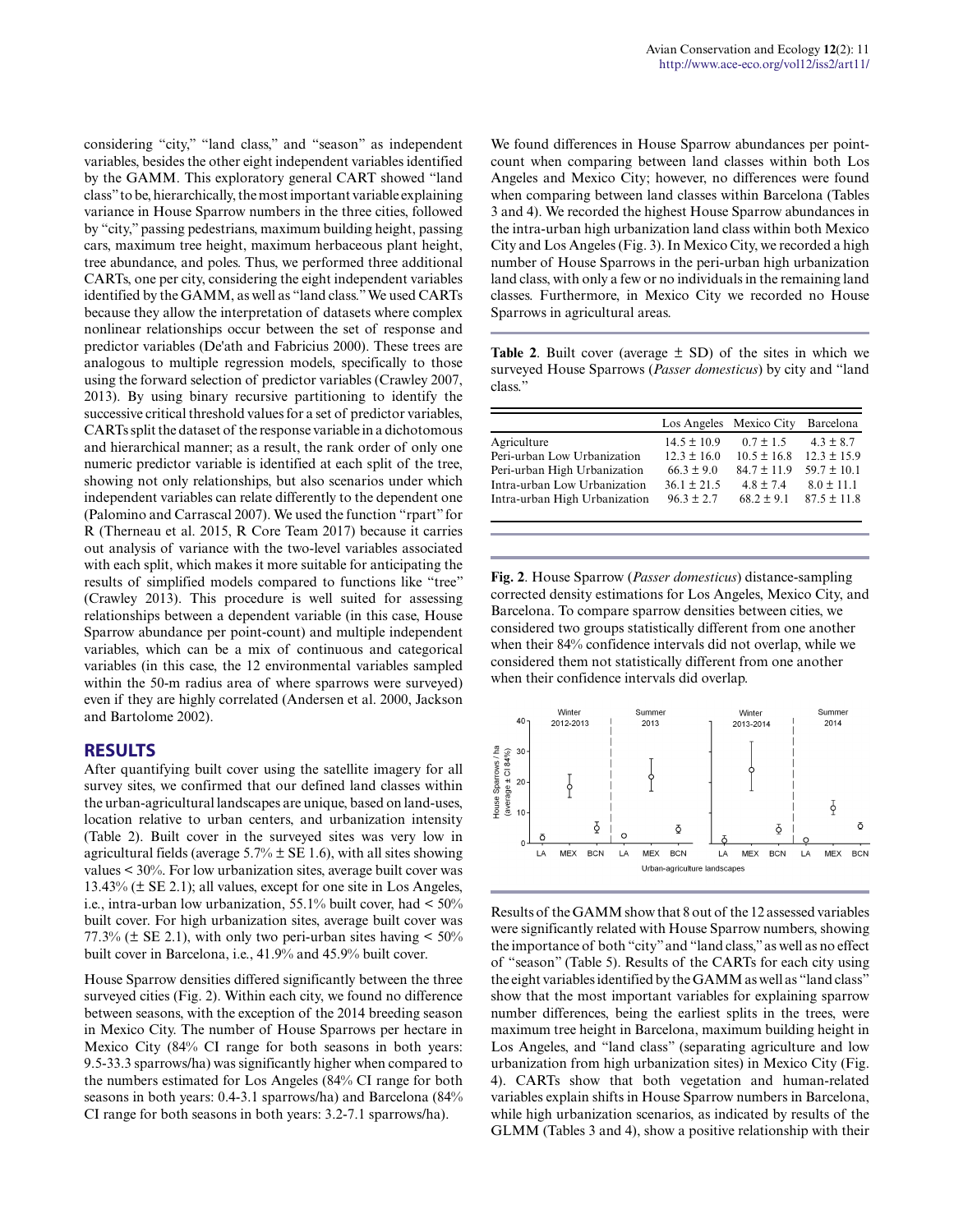| Urban-agricultural | Model parameters and statistics                                                          |          |              |                  |              |  |  |
|--------------------|------------------------------------------------------------------------------------------|----------|--------------|------------------|--------------|--|--|
| landscape          |                                                                                          | Estimate | Std. Error   | z-value          | P            |  |  |
| Los Angeles        | Intercept                                                                                | 1.49     | 0.56         | $-2.65$          | p < 0.01     |  |  |
|                    | Intra-urban High Urbanization                                                            | 1.74     | 0.59         | 2.93             | p < 0.01     |  |  |
|                    | Intra-urban Low Urbanization                                                             | $-1.25$  | 0.88         | $-1.42$          | 0.15         |  |  |
|                    | Peri-urban High Urbanization                                                             | $-17.74$ | 3036.49      | $-0.006$         | 0.15         |  |  |
|                    | Peri-urban Low Urbanization                                                              | $-1.4$   | 0.4          | $-3.49$          | p < 0.001    |  |  |
|                    | Season                                                                                   | $-13.22$ | 318.22       | $-0.042$         | 0.97         |  |  |
|                    | Year                                                                                     | $-0.81$  | 0.53         | $-1.52$          | 0.13         |  |  |
|                    | $AIC^{\dagger}$ : M1 = 675.84; M2 = 645.66; M3 = 647.67 <sup><math>\ddagger</math></sup> |          |              |                  |              |  |  |
|                    | Variance: Point-count(random) = $3.16$ ; Dummy = $0.00$                                  |          |              |                  |              |  |  |
| <b>Barcelona</b>   |                                                                                          | Estimate | Std. Error   | z-value          | P            |  |  |
|                    | Intercept                                                                                | 0.33     | 0.38         | 0.88             | 0.38         |  |  |
|                    | Intra-urban High Urbanization                                                            | 0.55     | 0.49         | 1.12             | 0.26         |  |  |
|                    | Intra-urban Low Urbanization                                                             | 0.23     | 0.49         | 0.47             | 0.64         |  |  |
|                    | Peri-urban High Urbanization                                                             | 0.83     | 0.48         | 1.72             | 0.09         |  |  |
|                    | Peri-urban Low Urbanization                                                              | $-0.69$  | 0.52         | $-1.32$          | 0.19         |  |  |
|                    | Season                                                                                   | $-1.92$  | 0.33         | $-5.88$          | p < 0.001    |  |  |
|                    | Year                                                                                     | 0.03     | 0.23         | 0.12             | 0.9          |  |  |
|                    | Season $\times$ Year                                                                     | 1.23     | 0.4          | 3.08             | 0.002        |  |  |
|                    | $AIC^{\dagger}$ : M1 = 874.20; M2 = 745.40; M3 = 737.52 <sup>‡</sup>                     |          |              |                  |              |  |  |
|                    | Variance: Point-count(random) = $0.77$ ; Dummy = $0.74$                                  |          |              |                  |              |  |  |
| Mexico City        |                                                                                          | Estimate | Std. Error   | z-value          | $\mathbf{P}$ |  |  |
|                    | Intercept                                                                                | 0.02     | $\mathbf{0}$ | $\boldsymbol{0}$ | 0.99         |  |  |
|                    | Intra-urban High Urbanization                                                            | 0.02     | $\mathbf{0}$ | $\theta$         | 0.99         |  |  |
|                    | Intra-urban Low Urbanization                                                             | 0.02     | $\mathbf{0}$ | $\boldsymbol{0}$ | 0.99         |  |  |
|                    | Peri-urban High Urbanization                                                             | 0.02     | $\theta$     | $\theta$         | 0.99         |  |  |
|                    | Peri-urban Low Urbanization                                                              | $-0.75$  | 0.42         | $-18$            | 0.07         |  |  |
|                    | Season                                                                                   | $-0.13$  | 0.15         | $-0.82$          | 0.41         |  |  |
|                    | Year                                                                                     | 0.49     | 0.17         | 2.93             | p < 0.01     |  |  |
|                    | $AIC^{\dagger}$ : M1 = 866.28; M2 = 795.30; M3 = 796.46 <sup>1</sup>                     |          |              |                  |              |  |  |
|                    | Variance: Point-count(random) = $0.34$ ; Dummy = $0.26$                                  |          |              |                  |              |  |  |

**Table 3**. General linearized mixed models for House Sparrow (*Passer domesticus*) abundances in the three studied urban-agricultural landscapes. The most parsimonious model was selected based on the lowest AIC score.

† Best model (see below) was selected using the lowest AIC score.

 $*$ Models: M1 = Abundance(City) ~ Land Class + Season + Year + Point-count(random); M2 = Abundance(City) ~ Land Class + Season + Year + Point-count(random) + Dummy(random); M3 = Abundance(City) ~ Land Class + Season × Year + Point-count(random) + Dummy(random).

 **Table 4**. Pairwise Tukey comparisons for House Sparrow (*Passer domesticus*) abundances in the five land classes of the three studied urban-agricultural landscapes.

|                              | Peri-urban Low<br>Urbanization | Peri-urban High<br>Urbanization | Intra-urban Low<br>Urbanization | Intra-urban High<br>Urbanization |
|------------------------------|--------------------------------|---------------------------------|---------------------------------|----------------------------------|
| Los Angeles                  |                                |                                 |                                 |                                  |
| Agricultural                 | p < 0.01                       |                                 | 0.38                            | 0.6                              |
| Peri-urban Low Urbanization  |                                | p < 0.01                        | 0.35                            | p < 0.001                        |
| Peri-urban High Urbanization |                                |                                 | 0.24                            | 0.78                             |
| Intra-urban Low Urbanization |                                | $\overline{\phantom{a}}$        | ۰                               | p < 0.05                         |
| Barcelona                    |                                |                                 |                                 |                                  |
| Agricultural                 | 0.72                           | 0.39                            | 0.98                            | 0.78                             |
| Peri-urban Low Urbanization  |                                | 0.06                            | 0.39                            | 0.13                             |
| Peri-urban High Urbanization |                                |                                 | 0.73                            | 0.97                             |
| Intra-urban Low Urbanization |                                | $\overline{\phantom{a}}$        |                                 | 0.97                             |
| Mexico City                  |                                |                                 |                                 |                                  |
| Agricultural                 | 0.37                           | p < 0.001                       | 0.97                            | p < 0.001                        |
| Peri-urban Low Urbanization  |                                | $p \le 0.001$                   | p < 0.001                       | p < 0.001                        |
| Peri-urban High Urbanization | $\overline{\phantom{a}}$       | $\overline{\phantom{a}}$        | p < 0.001                       | 0.98                             |
| Intra-urban Low Urbanization | ۰                              | $\overline{\phantom{a}}$        |                                 | p < 0.001                        |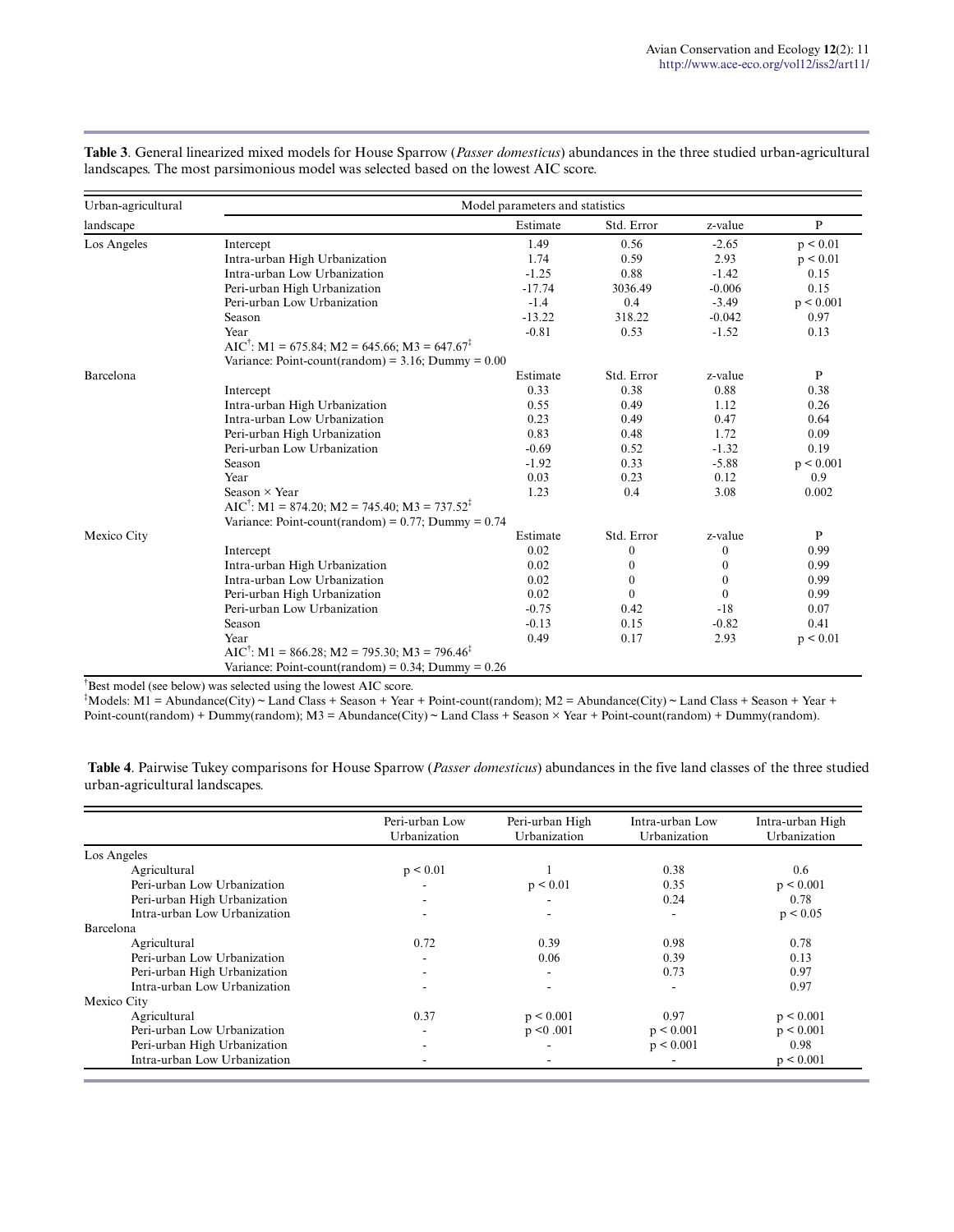

**Fig. 3**. House Sparrow (*Passer domesticus*) abundances per point-count recorded in the three surveyed urbanagricultural landscapes.

**Fig. 4**. Classification and regression trees (CART) show the relationships between House Sparrow (*Passer domesticus*) abundances per point-count and eight predictor environmental variables as well as "land class." Analysis of variance successively splits the dataset based on predictor variables that best explain the variability of the response variable (critical threshold values of each such variable are located below each tree split): subsets with mean values of the response variable corresponding to the marked threshold are placed: true on the left side and false on the right side. Given the nature of the relationships, some continuous variables may appear at multiple tree splits, even with different relationships.



**Table 5**. Generalized additive mixed model for House Sparrow (*Passer domesticus*) abundances in the three studied urbanagricultural landscapes, considering "city" as a random factor.

| Environmental variables                      | df | F     | P            |
|----------------------------------------------|----|-------|--------------|
| Tree cover                                   | 1  | 0.605 | 0.437        |
| Tree abundance                               | 1  | 16.21 | ${}_{0.001}$ |
| Max. tree DBH                                | 1  | 0.122 | 0.726        |
| Max. tree height                             | 2  | 4.735 | 0.009        |
| Shrub cover                                  | 5  | 6.428 | ${}_{0.001}$ |
| Max. herbaceous plant height                 | 1  | 11.13 | ${}_{0.001}$ |
| Number of lamp poles                         | 2  | 1.272 | 0.204        |
| Number of telephone/electric power<br>poles  | 3  | 6.102 | 0.001        |
| Number of telephone/electric power<br>cables | 1  | 0.428 | 0.513        |
| Max. building height                         | 5  | 3.399 | ${}_{0.001}$ |
| Number of passing pedestrians/5 min          | 5  | 7.991 | ${}_{0.001}$ |
| Number of passing cars/5 min                 | 3  | 5.171 | 0.002        |

abundances in Los Angeles and Mexico City. It is noteworthy that maximum building height and high urbanization in urban sites in Los Angeles, and high urbanization and pedestrians in Mexico City all showed positive relationships with House Sparrow abundances. Meanwhile, the only vegetation variable selected by the CARTs for these cities (i.e., tree abundance) was negatively related. In contrast, the CART for Barcelona shows a complex array of positive and negative relations with both vegetation and human-related variables.

# **DISCUSSION**

Our study, focused on House Sparrow abundances in different land classes along three urban-agricultural landscapes, shows the highest densities in Mexico City and the lowest densities in Los Angeles. Thus, depending on specific habitats and scenarios, House Sparrow numbers can resemble those of both urban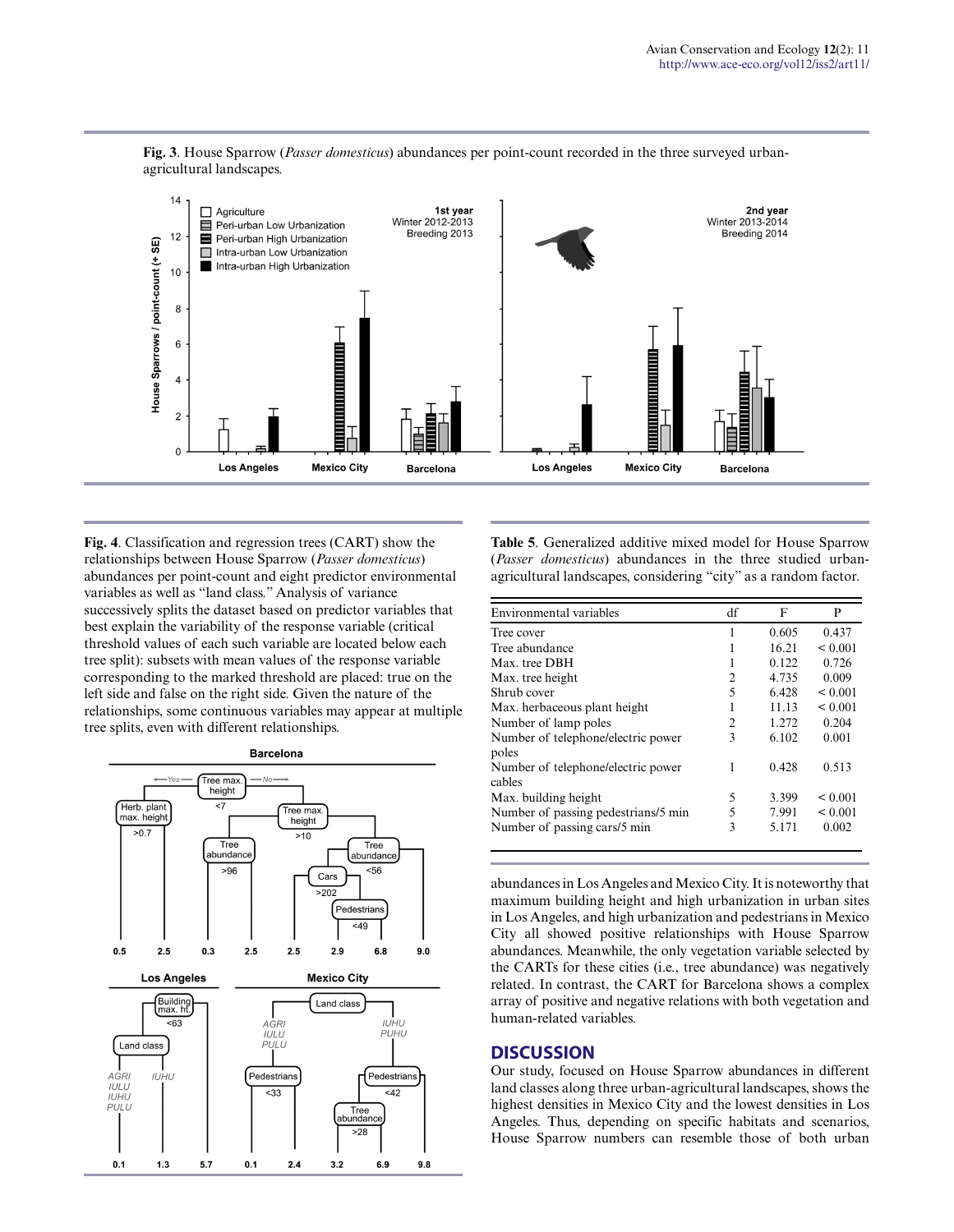exploiters/dwellers (Blair 1996, Fischer et al. 2015) and urban adapters/users (Blair 1996, Fischer et al. 2015), varying between cities located outside of its native range and even between urbanagricultural land classes within those cities. This agrees with a number of other studies that have shown that sparrow numbers can vary in both their native and nonnative distribution despite their reputation for high adaptability (Johnston and Selander 1964, Johnston and Selander 1973, Kendeigh 1976, Martin et al. 2004) and exploitation of urban- and agriculture-related resources (Blair 1996, Herrando et al. 2012, Fischer et al. 2015).

We recorded a high variation in House Sparrow densities in the two cities located outside of the sparrow's native distribution. Compared to Barcelona, we recorded greater average House Sparrow densities in Mexico City (~4 times more), while we found lower average House Sparrow densities in Los Angeles. Although there is a limited knowledge of House Sparrow density patterns along the Mexican territory, our density results are similar to those from another study conducted in Mexico City (~7 sparrows/ point-count; Ortega-Álvarez and MacGregor-Fors 2011). However, other studies have reported different House Sparrow densities in other Mexican urban areas, with higher values in Morelia (~20 sparrows/point-count; MacGregor-Fors et al. 2010) and lower values in Xalapa (~0.5 sparrows/point-count; J. F. Escobar-Ibáñez, *personal communication*). Given that the negative relationship between House Sparrow numbers and native bird species richness has only been assessed in a city where the sparrow is highly abundant, i.e., Morelia, its potential adverse effects could be density dependent, and this observed pattern may not necessarily hold across its nonnative range, although future work must be done to feasibly demonstrate this.

Regarding House Sparrow numbers in the United States, data from the North American Breeding Bird Survey (Sauer et al. 2012) show that House Sparrows in the Los Angeles area are (1) scarce in the northern parts of the urban continuum  $(\sim]$  1–3 sparrows/2.5 hr of point-count surveys, at which every bird seen or heard within a 0.25-mi radius in a 3-min period was recorded) and (2) moderately abundant in the southern parts (~10–30 sparrows/2.5 hr). This pattern in sparrow density shows that its numbers and invasive success are not homogeneous throughout urban territories and are not solely due to latitude or productivity but possibly more to specific landscape- and local-scale environmental variables (e.g., Kark et al. 2007). In such a case, this would resemble some of the patterns observed in its native areas (Murgui 2009, Šálek et al 2015).

Regarding the House Sparrow's native range, our density results for Barcelona are similar to those found by Murgui (2006) in another Spanish city (Valencia), who reported densities of 0.9– 8.5 sparrows/ha. Although we did not find differences in sparrow abundance between the studied land classes, other ecological patterns, such as urban metapopulation dynamics, could be driving this result (Chávez-Zichinelli et al. 2010).

When analyzing House Sparrow numbers at a finer scale, within the land classes of each urban-agricultural landscape, the highest abundance values for both Mexico City and Los Angeles were from the high urbanization land classes, for both intra- and periurban locations. This result agrees with previous studies suggesting that this sparrow can take advantage of a wide array of resources in areas where other species are not present because

of the lack of suitable habitat components and the presence of urban-related hazards (Blair 1996, Kark et al. 2007). Contrasting with our observations in the agricultural sites of Barcelona, we only recorded a few individuals in the agricultural land class for Los Angeles and no individuals in the agricultural land class for Mexico City. The latter agrees with our nonsystematic observations in both areas from over the past four years: that the sparrows are often found in lower densities in these agricultural areas (I. M-F. and J. G-H. L., *personal observation*).

Given that 8 of the 12 environmental variables we assessed showed significant relationships with House Sparrow numbers, it is clear that vegetation structure, urban infrastructure, and human activity are related to changes in their abundance, consistent with previous studies that have reported some of these variables related with House Sparrow numbers in urban areas (Murgui 2009, MacGregor-Fors et al. 2010). Yet, the types of variables and scenarios related to variations in House Sparrow numbers differed importantly among cities. The most relevant variables in explaining variation in House Sparrow abundances in Los Angeles and Mexico City were those related to urban infrastructure, i.e., maximum building height and high urbanization, and/or human activity, i.e., passing pedestrians, all of them showing a positive relationship with House Sparrow numbers in the two cities. Furthermore, in Mexico City, tree abundance, the only vegetation variable explaining some variance of the recorded House Sparrow abundance, showed a negative relationship. In contrast, our findings for Barcelona show a complex array of scenarios under which "land class" did not play a crucial role, with no urban infrastructure variable showing an important relationship with House Sparrow numbers. Vegetation variables played the most important role, explaining variance in the sparrow's abundances, both positively and negatively. For instance, the scenario in which we recorded lower average House Sparrow numbers per point-count  $(0.3)$  involved  $> 96$ ,  $> 7$  m trees. On the other end, the scenario in which we recorded highest average House Sparrows per point-count (9.0) has > 56, 8–10 m trees. This further demonstrates the species' close association with highly developed and human-frequented sites, especially in nonnative areas where such features represent important foraging and nesting resources (Anderson 2006).

Although this study only considers three urban-agricultural landscapes, our results suggest that the densities and abundances of House Sparrows located outside of their native ranges are determined by environmental variables that are unique to different cities and to different land classes, locations relative to urban centers, and urbanization intensities. There are a number of further questions this study raises related to the potential effects of House Sparrow density on the native biota, as well as to its role as a driver of biodiversity in urban-agricultural landscapes. Comparative studies focused on the individual (e.g., body condition, personality), population (e.g., trends in distribution and growth, intra-specific interactions, genetics), and community approaches (e.g., diversity, interspecific interactions) related to the House Sparrow in its native and nonnative areas would provide further insight for the development of population management tools in addressing two growing concerns: (1) their recent declining native populations in Europe (Murgui 2006, De Laet and Summers-Smith 2007) and (2) the problems they pose to the local biodiversity in invaded areas (Grussing 1980).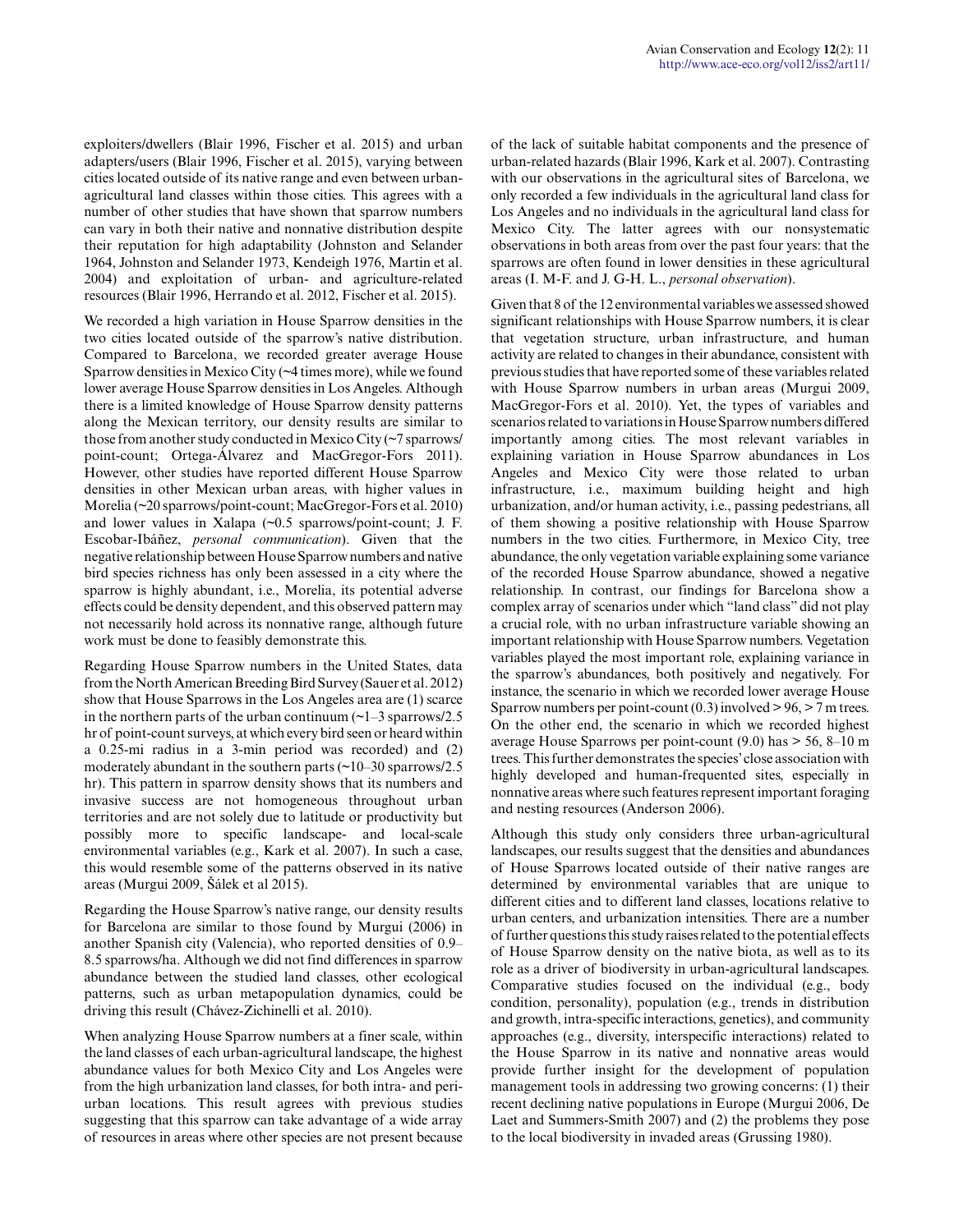*Responses to this article can be read online at:* <http://www.ace-eco.org/issues/responses.php/1082>

#### **Acknowledgments:**

*We thank our field assistants J. Oliver, R. G. de Lucas, and A. Ortega-Segalerva in Barcelona, Deanna M. Chung in Los Angeles, and Nihaib Flores Galicia in Mexico City, as well as Ina Falfán for her support in satellite image processing and analyzing. We are grateful for comments on the manuscript by Prof. D. Chamberlain. Research funds were granted by UC MEXUS-CONACYT to P. J. Y and I. M-F. (CN-13-587), the Natural History Museum of Barcelona to J. Q. (PASSER-CAT-1 project), and the National Geographic Society Committee for Research and Exploration to P. J. Y.*

### **LITERATURE CITED**

Andersen, M. C., J. M. Watts, J. E. Freilich, S. R. Yool, G. I. Wakefield, J. F. McCauley, and P. B. Fahnestock. 2000. Regression-tree modeling of desert tortoise habitat in the central Mojave Desert. *Ecological Applications* 10:890-900. [http://dx.doi.](http://dx.doi.org/10.1890%2F1051-0761%282000%29010%5B0890%3ARTMODT%5D2.0.CO%3B2) [org/10.1890/1051-0761\(2000\)010\[0890:RTMODT\]2.0.CO;2](http://dx.doi.org/10.1890%2F1051-0761%282000%29010%5B0890%3ARTMODT%5D2.0.CO%3B2) 

Anderson, T. R. 2006. *Biology of the ubiquitous House Sparrow: from genes to populations*. Oxford University Press, New York, New York, USA. [http://dx.doi.org/10.1093/acprof:](http://dx.doi.org/10.1093%2Facprof%3Aoso%2F9780195304114.001.0001) [oso/9780195304114.001.0001](http://dx.doi.org/10.1093%2Facprof%3Aoso%2F9780195304114.001.0001) 

Aronson, M. F. J., F. A. La Sorte, C. H. Nilon, M. Katti, M. A. Goddard, C. A. Lepczyk, P. S. Warren, N. S. G. Williams, S. Cilliers, B. Clarkson, C. Dobbs, R. Dolan, M. Hedblom, S. Klotz, J. L. Kooijmans, I. Kühn, I. MacGregor-Fors, M. McDonnell, U. Mörtberg, P. Pyšek, S. Siebert, J. Sushinsky, P. Werner, and M. Winter. 2014. A global analysis of the impacts of urbanization on bird and plant diversity reveals key anthropogenic drivers. *Proceedings of the Royal Society B: Biological Sciences* 281:20133330. [http://dx.doi.org/10.1098/rspb.2013.3330](http://dx.doi.org/10.1098%2Frspb.2013.3330)

Balmori, A., and O. Hallberg. 2007. The urban decline of the House Sparrow (*Passer domesticus*): a possible link with electromagnetic radiation. *Electromagnetic Biology and Medicine* 26:141-151. [http://dx.doi.org/10.1080/15368370701410558](http://dx.doi.org/10.1080%2F15368370701410558) 

Bates, D., M. Maechler, B. Bolkner, and S. Walker. 2016. *lme4: linear mixed-effects models using Eigen and S4. R package version 1.1-1.2*. R Foundation for Statistical Computing, Vienna, Austria. [online] URL: <http://cran.r-project.org/package=lme4>

Baughman, M. 2003. *National Geographic reference atlas to the birds of North America*. First edition. National Geographic, Washington, D.C., USA.

Beissinger, S. R., and D. R. Osborne. 1982. Effects of urbanization on avian community organization. *Condor* 84:75-83. [http://dx.](http://dx.doi.org/10.2307%2F1367825) [doi.org/10.2307/1367825](http://dx.doi.org/10.2307%2F1367825) 

Berkowitz, A. R., C. H. Nilon, and K. S. Hollweg. 2003. *Understanding urban ecosystems: a new frontier for science and education*. Springer-Verlag, New York, New York, USA.

Blackburn, T. M., J. L. Lockwood, and P. Cassey. 2009. *Avian invasions: the ecology and evolution of exotic birds*. Oxford University Press, New York, New York, USA. [http://dx.doi.](http://dx.doi.org/10.1093%2Facprof%3Aoso%2F9780199232543.001.0001) [org/10.1093/acprof:oso/9780199232543.001.0001](http://dx.doi.org/10.1093%2Facprof%3Aoso%2F9780199232543.001.0001) 

Blair, R. B. 1996. Land use and avian species diversity along an urban gradient. *Ecological Applications* 6:506-519. [http://dx.doi.](http://dx.doi.org/10.2307%2F2269387) [org/10.2307/2269387](http://dx.doi.org/10.2307%2F2269387) 

Brichetti, P., D. Rubolini, P. Galeotti, and M. Fasola. 2007. Recent declines in urban Italian House Sparrow *Passer (domesticus) italiae* populations in northern Italy. *Ibis* 150:177-181. [http://dx.](http://dx.doi.org/10.1111%2Fj.1474-919x.2007.00720.x) [doi.org/10.1111/j.1474-919x.2007.00720.x](http://dx.doi.org/10.1111%2Fj.1474-919x.2007.00720.x)

Brown, N. S., and G. I. Wilson. 1975. A comparison of ectoparasites of the House Sparrow (*Passer domesticus*) from North America and Europe. *American Midland Naturalist* 94:154-165. [http://dx.doi.org/10.2307/2424546](http://dx.doi.org/10.2307%2F2424546) 

Buckland, S. T., D. R. Anderson, K. P. Burnham, J. L. Laake, D. L. Borchers, and L. Thomas. 2001. *Introduction to distance sampling*. Oxford University Press, New York, New York, USA.

Chace, J. F., and J. J. Walsh. 2006. Urban effects on native avifauna: a review. *Landscape and Urban Planning* 74:46-69. [http://dx.doi.org/10.1016/j.landurbplan.2004.08.007](http://dx.doi.org/10.1016%2Fj.landurbplan.2004.08.007)

Chamberlain, D. E., M. P. Toms, R. Cleary-McHarg, and A. N. Banks. 2007. House Sparrow (*Passer domesticus*) habitat use in urbanized landscapes. *Journal of Ornithology* 148:453-462. [http://](http://dx.doi.org/10.1007%2Fs10336-007-0165-x) [dx.doi.org/10.1007/s10336-007-0165-x](http://dx.doi.org/10.1007%2Fs10336-007-0165-x) 

Chávez-Zichinelli, C. A., I. MacGregor-Fors, P. T. Rohana, R. Valdéz, M. C. Romano, and J. E. Schondube. 2010. Stress responses of the House Sparrow (*Passer domesticus*) to different urban land uses. *Landscape and Urban Planning* 98:183-189. <https://doi.org/10.1016/j.landurbplan.2010.08.001>

Clergeau, P., J. P. L. Savard, G. Mennechez, and G. Falardeau. 1998. Bird abundance and diversity along an urban-rural gradient: a comparative study between two cities on different continents. *Condor* 100:413-425. [http://dx.doi.org/10.2307/1369707](http://dx.doi.org/10.2307%2F1369707) 

Cramp, S. 1998. *The complete birds of the Western Palearctic on CD-ROM*. Oxford University Press, New York, New York, USA.

Crawley, M. J. 2007. *The R book*. First edition. John Wiley & Sons, Chichester, UK. [http://dx.doi.org/10.1002/9780470515075](http://dx.doi.org/10.1002%2F9780470515075) 

Crawley, M. J. 2013. *The R book*. Second edition. John Wiley & Sons, Chichester, UK.

Czech, B., P. R. Krausman, and P. K. Devers. 2000. Economic associations among causes of species endangerment in the United States. *BioScience* 50:593-601. [http://dx.doi.org/10.1641/0006-3568](http://dx.doi.org/10.1641%2F0006-3568%282000%29050%5B0593%3Aeaacos%5D2.0.co%3B2) [\(2000\)050\[0593:eaacos\]2.0.co;2](http://dx.doi.org/10.1641%2F0006-3568%282000%29050%5B0593%3Aeaacos%5D2.0.co%3B2) 

Davis, I. 1972. *A field guide to the birds of Mexico and Central America.* University of Texas Press, Austin, Texas, USA.

De'ath, G., and K. E. Fabricius. 2000. Classification and regression trees: a powerful yet simple technique for ecological data analysis. *Ecology* 81:3178-3192. [http://dx.doi.org/10.2307/177409](http://dx.doi.org/10.2307%2F177409) 

De Laet, J., and J. D. Summers-Smith. 2007. The status of the urban House Sparrow *Passer domesticus* in north-western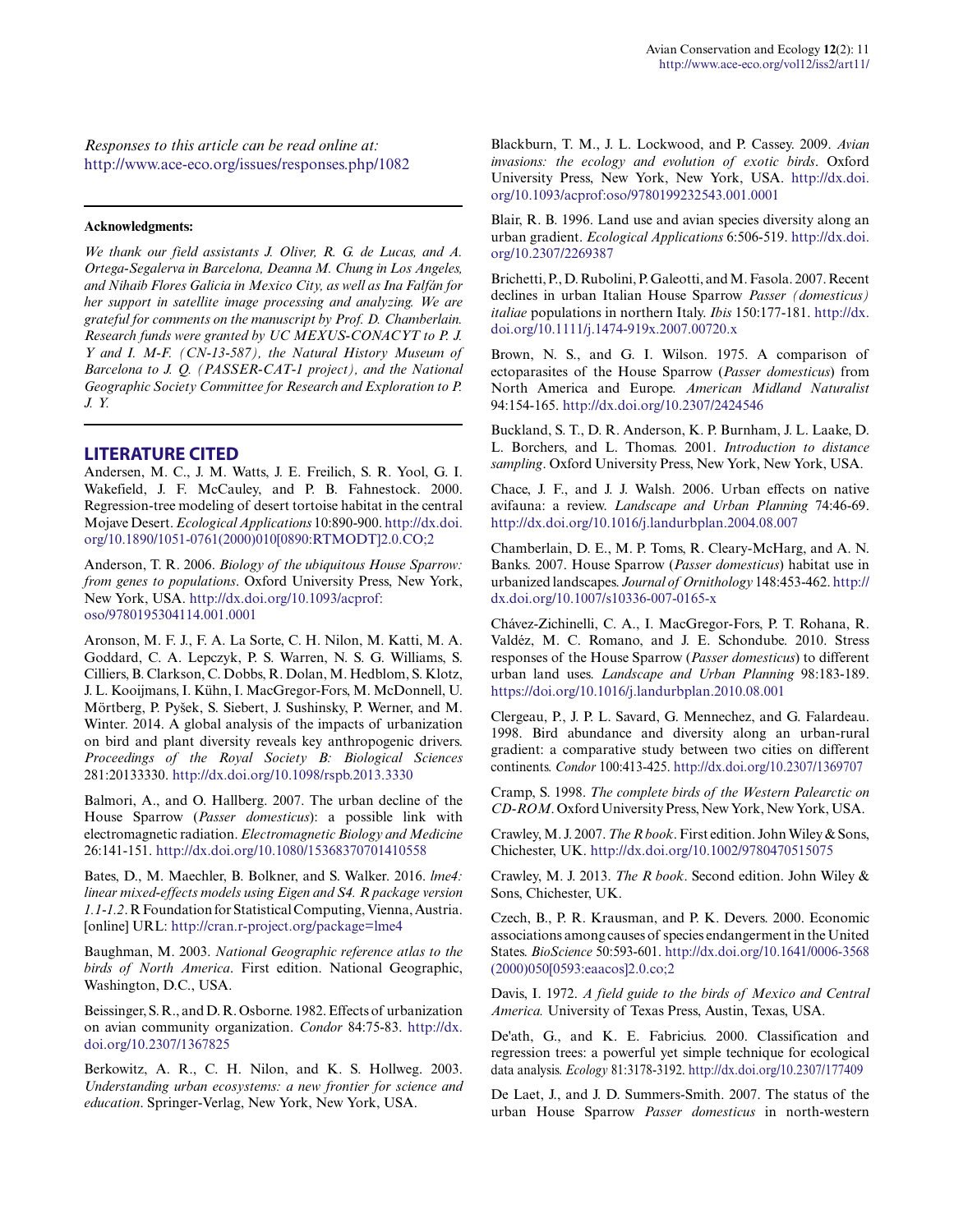Europe: a review. *Journal of Ornithology* 148:S275-S278. [http://](http://dx.doi.org/10.1007%2Fs10336-007-0154-0) [dx.doi.org/10.1007/s10336-007-0154-0](http://dx.doi.org/10.1007%2Fs10336-007-0154-0) 

Emlen, J. T. 1974. Urban bird community in Tucson, Arizona: derivation, structure, regulation. *Condor* 76:184-197. [http://dx.](http://dx.doi.org/10.2307%2F1366729) [doi.org/10.2307/1366729](http://dx.doi.org/10.2307%2F1366729) 

Escobar-Ibáñez, J. F., and I. MacGregor-Fors. 2016. Peeking into the past to plan the future: assessing bird species richness in a neotropical city. *Urban Ecosystems* 19:657-667. [http://dx.doi.](http://dx.doi.org/10.1007%2Fs11252-015-0517-x) [org/10.1007/s11252-015-0517-x](http://dx.doi.org/10.1007%2Fs11252-015-0517-x)

Evans, K. L., S. E. Newson, and K. J. Gaston. 2009. Habitat influences on urban avian assemblages. *Ibis* 151:19-39. [http://dx.](http://dx.doi.org/10.1111%2Fj.1474-919x.2008.00898.x) [doi.org/10.1111/j.1474-919x.2008.00898.x](http://dx.doi.org/10.1111%2Fj.1474-919x.2008.00898.x)

Ferrer, X., S. Herrando, and M. Anton. 2013. *Informe del seguiment d'ocells a la ciutat de Barcelona 2012*. Universitat de Barcelona, Barcelona, Catalonia, Spain.

Fischer, J. D., S. C. Schneider, A. A. Ahlers, and J. R. Miller. 2015. Categorizing wildlife responses to urbanization and conservation implications of terminology. *Conservation Biology* 29:1246-1248. [http://dx.doi.org/10.1111/cobi.12451](http://dx.doi.org/10.1111%2Fcobi.12451) 

García-Rodríguez, P. 2011. *The House Sparrow (Passer domesticus) in Barcelona: factors affecting the abundance of a species in decline*. Thesis. Universitat Autònoma de Barcelona, Barcelona, Catalonia, Spain.

Gavareski, C. A. 1976. Relation of park size and vegetation to urban bird populations in Seattle, Washington. *Condor* 78:375-382. [http://dx.doi.org/10.2307/1367699](http://dx.doi.org/10.2307%2F1367699) 

Gavett, A. P., and J. S. Wakeley. 1986. Diets of House Sparrows in urban and rural habitats. *Wilson Bulletin* 98:137-144.

Gowaty, P. A. 1984. House Sparrows kill Eastern Bluebirds. *Journal of Field Ornithology* 55:378-380.

Grimm, N. B., S. H. Faeth, N. E. Golubiewski, C. L. Redman, J. Wu, X. Bai, J. M. Briggs. 2008. Global change and the ecology of cities. *Science* 319:756-760. [http://dx.doi.org/10.1126/science.1150195](http://dx.doi.org/10.1126%2Fscience.1150195) 

Grussing, D. 1980. *How to control House Sparrows*. Roseville Publishing House, Roseville, Minnesota, USA.

Herrando, S., A. Weiserbs, J. Quesada, X. Ferrer, J.-Y. Paquet. 2012. Development of urban bird indicators using data from monitoring schemes in two large European cities. *Animal Biodiversity and Conservation* 35:141-150.

Jackson, R. D., and J. W. Bartolome. 2002. A state-transition approach to understanding nonequilibrium plant community dynamics in Californian grasslands. *Plant Ecology* 162:49-65. [http://dx.doi.org/10.1023/A:1020363603900](http://dx.doi.org/10.1023%2FA%3A1020363603900)

Jetz, W., D. S. Wilcove, and A. P. Dobson. 2007. Projected impacts of climate and land-use change on the global diversity of birds. *PLoS Biology* 5:e157. [http://dx.doi.org/10.1371/journal.pbio.0050157](http://dx.doi.org/10.1371%2Fjournal.pbio.0050157) 

Johnston, R. F., and R. K. Selander. 1964. House Sparrows: rapid evolution of races in North America. *Science* 144:548-550. [http://](http://dx.doi.org/10.1007%2F978-0-387-73412-5_19) [dx.doi.org/10.1007/978-0-387-73412-5\\_19](http://dx.doi.org/10.1007%2F978-0-387-73412-5_19) 

Johnston, R. F., and R. K. Selander. 1973. Evolution in the House Sparrow. III. Variation in size and sexual dimorphism in Europe

and North and South America. *American Naturalist* 107:373-390. [http://dx.doi.org/10.1086/282841](http://dx.doi.org/10.1086%2F282841)

Kalinoski, R. 1975. Intra- and interspecific aggression in House Finches and House Sparrows. *Condor* 77:375-384. [http://dx.doi.](http://dx.doi.org/10.2307%2F1366086) [org/10.2307/1366086](http://dx.doi.org/10.2307%2F1366086) 

Kark, S., A. Iwaniuk, A. Schalimtzek, and E. Banker. 2007. Living in the city: can anyone become an 'urban exploiter'? *Journal of Biogeography* 34:638-651. [http://dx.doi.org/10.1111/](http://dx.doi.org/10.1111%2Fj.1365-2699.2006.01638.x) [j.1365-2699.2006.01638.x](http://dx.doi.org/10.1111%2Fj.1365-2699.2006.01638.x)

Kendeigh, S. C. 1976. Latitudinal trends in the metabolic adjustments of the House Sparrow. *Ecology* 57:509-519. [http://](http://dx.doi.org/10.2307%2F1936435) [dx.doi.org/10.2307/1936435](http://dx.doi.org/10.2307%2F1936435)

Kimball, R. T. 1997. Male morphology and nest-site quality in House Sparrows. *Wilson Bulletin* 109:711-719.

López, S. 2010. *Efectos de la urbanización sobre las comunidades de aves y lepidópteros de la ciudad de Morelia*. B.Sc. Thesis. Universidad Michoacana de San Nicolás de Hidalgo, Morelia, Michoacán, Mexico.

Lowther, P. E., and C. L. Cink. 2006. House Sparrow (*Passer domesticus*). *In* P. G. Rodewald, editor. *The birds of North America online*. Cornell Lab of Ornithology, Ithaca, New York, USA. [http://dx.doi.org/10.2173/bna.12](http://dx.doi.org/10.2173%2Fbna.12)

MacGregor-Fors, I. 2010. How to measure the urban-wildland ecotone: redefining the 'peri-urban' areas. *Ecological Research* 25:883-887. [http://dx.doi.org/10.1007/s11284-010-0717-z](http://dx.doi.org/10.1007%2Fs11284-010-0717-z) 

MacGregor-Fors, I., L. Morales-Perez, J. Quesada, and J. E. Schondube. 2010. Relationship between the presence of House Sparrows (*Passer domesticus*) and Neotropical bird community structure and diversity. *Biological Invasions* 12:87-96. [http://dx.](http://dx.doi.org/10.1007%2Fs10530-009-9432-5) [doi.org/10.1007/s10530-009-9432-5](http://dx.doi.org/10.1007%2Fs10530-009-9432-5) 

MacGregor-Fors, I., and M. E. Payton. 2013. Contrasting diversity values: statistical inferences based on overlapping confidence intervals. *PLoS ONE* 8:e56794. [http://dx.doi.](http://dx.doi.org/10.1371%2Fjournal.pone.0056794) [org/10.1371/journal.pone.0056794](http://dx.doi.org/10.1371%2Fjournal.pone.0056794) 

Martin, L. B., M. Pless, J. Svoboda, and M. Wikelski. 2004. Immune activity in temperate and tropical House Sparrows: a common-garden experiment. *Ecology* 85:2323-2331. [http://dx.](http://dx.doi.org/10.1890%2F03-0365) [doi.org/10.1890/03-0365](http://dx.doi.org/10.1890%2F03-0365) 

Mason, C. F. 2006. Avian species richness and numbers in the built environment: can new housing developments be good for birds? Pages 25-38 *in* D. L. Hawksworth and A. T. Bull, editors. *Human exploitation and biodiversity conservation*. Springer, Dordrecht, The Netherlands. [http://dx.doi.org/10.1007/978-1-4](http://dx.doi.org/10.1007%2F978-1-4020-5283-5_3) [020-5283-5\\_3](http://dx.doi.org/10.1007%2F978-1-4020-5283-5_3) 

Maxwell, S. L., R. A. Fuller, T. M. Brooks, and J. E. M. Watson. 2016. Biodiversity: the ravages of guns, nets and bulldozers. *Nature* 536:143-145. [http://dx.doi.org/10.1038/536143a](http://dx.doi.org/10.1038%2F536143a) 

McDonnell, M. J., and I. MacGregor-Fors. 2016. The ecological future of cities. *Science* 352:936-938. [http://dx.doi.org/10.1126/](http://dx.doi.org/10.1126%2Fscience.aaf3630) [science.aaf3630](http://dx.doi.org/10.1126%2Fscience.aaf3630) 

McGillivray, W. B. 1980. Communal nesting in the House Sparrow. *Journal of Field Ornithology* 51:371-372.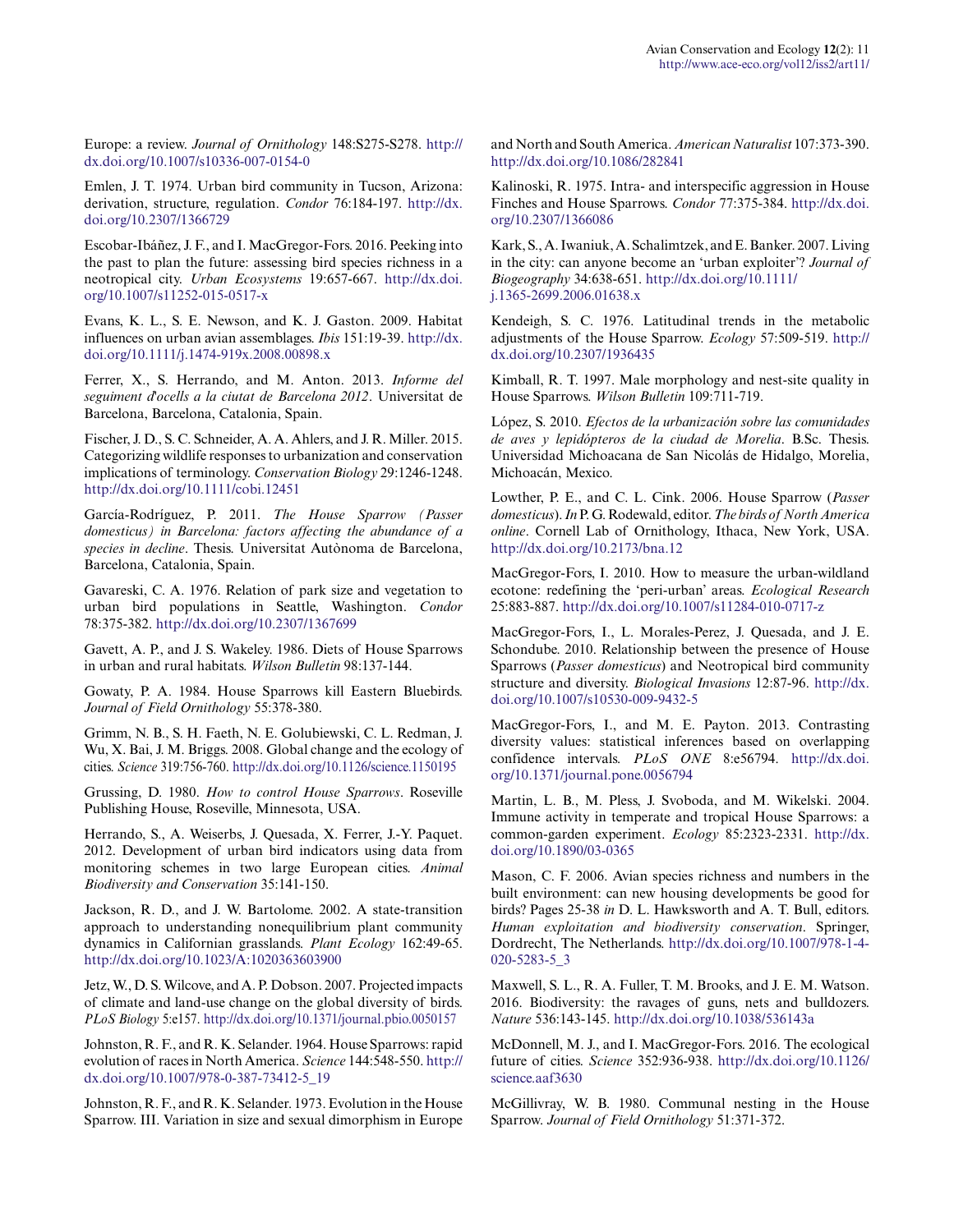Murgui, E. 2006. *Influencia de la estructura del paisaje a diferentes escalas espaciales sobre las comunidades y poblaciones de aves urbanas*. Dissertation. Universidad de València, València, València, Spain.

Murgui, E. 2009. Seasonal patterns of habitat selection of the House Sparrow *Passer domesticus* in the urban landscape of Valencia (Spain). *Journal of Ornithology* 150:85-94. [http://dx.doi.](http://dx.doi.org/10.1007%2Fs10336-008-0320-z) [org/10.1007/s10336-008-0320-z](http://dx.doi.org/10.1007%2Fs10336-008-0320-z) 

Murgui, E., and A. Macías. 2010. Changes in the House Sparrow (*Passer domesticus*) population in Valencia (Spain) from 1998 to 2008. *Bird Study* 57:281-288. [http://dx.doi.org/10.1080/0006365](http://dx.doi.org/10.1080%2F00063651003716762) [1003716762](http://dx.doi.org/10.1080%2F00063651003716762)

Navarro, A. G., and A. T. Peterson. 2007. *Passer domesticus (gorrión casero) residencia permanente*. Comisión Nacional para el Conocimiento y Uso de la Biodiversidad, Ciudad de México, Mexico. [online] URL: [http://www.conabio.gob.mx/informacion/](http://www.conabio.gob.mx/informacion/gis/?vns=gis_root/biodiv/distpot/dpaves/dpavpass/passe_domegw) [gis/?vns=gis\\_root/biodiv/distpot/dpaves/dpavpass/passe\\_domegw](http://www.conabio.gob.mx/informacion/gis/?vns=gis_root/biodiv/distpot/dpaves/dpavpass/passe_domegw) 

Ortega-Álvarez, R., and I. MacGregor-Fors. 2009. Living in the big city: effects of urban land-use on bird community structure, diversity, and composition. *Landscape and Urban Planning* 90:189-195. [http://dx.doi.org/10.1016/j.landurbplan.2008.11.003](http://dx.doi.org/10.1016%2Fj.landurbplan.2008.11.003) 

Ortega-Álvarez, R., and I. MacGregor-Fors. 2011. Conociendo al gorrión casero: variación en las abundancias de *Passer domesticus* en diferentes tipos de uso de suelo de la Ciudad de México. *El canto del Centzontle* 2:15-28.

Palomino, D., and L. M. Carrascal. 2007. Threshold distances to nearby cities and roads influence the bird community of a mosaic landscape. *Biological Conservation* 140:100-109. [http://dx.doi.](http://dx.doi.org/10.1016%2Fj.biocon.2007.07.029) [org/10.1016/j.biocon.2007.07.029](http://dx.doi.org/10.1016%2Fj.biocon.2007.07.029)

Pan-European Common Bird Monitoring Scheme (PECBMS). 2013. *Trends of common birds in Europe, 2013 update*. European Bird Census Council, Beek-Ubbergen, Gelderland, The Netherlands. [online] URL: [http://www.ebcc.info/index.php?](http://www.ebcc.info/index.php?ID=509) [ID=509](http://www.ebcc.info/index.php?ID=509)

Pan-European Common Bird Monitoring Scheme (PECBMS). 2016. *Trends of common birds in Europe, 2016 update*. European Bird Census Council, Beek-Ubbergen, Gelderland, The Netherlands. [online] URL: [http://www.ebcc.info/index.php?](http://www.ebcc.info/index.php?ID=612) [ID=612](http://www.ebcc.info/index.php?ID=612)

Payton, M. E., M. H. Greenstone, and N. Schenker. 2003. Overlapping confidence intervals or standard error intervals: what do they mean in terms of statistical significance? *Journal of Insect Science* 3(34):1-6. [http://dx.doi.org/10.1673/031.003.3401](http://dx.doi.org/10.1673%2F031.003.3401)

Pickett, S. T. A., M. L. Cadenasso, J. M. Grove, P. M. Groffman, L. E. Band, C. G. Boone, W. R. Burch Jr., C. S. B. Grimmond, J. Hom, J. C. Jenkins, N. L. Law, C. H. Nilon, R. V. Pouyat, K. Szlavecz, P. S. Warren, and M. A. Wilson. 2008. Beyond urban legends: an emerging framework of urban ecology, as illustrated by the Baltimore ecosystem study. *BioScience* 58:139-150. [http://](http://dx.doi.org/10.1641%2Fb580208) [dx.doi.org/10.1641/b580208](http://dx.doi.org/10.1641%2Fb580208) 

Puga-Caballero, A., I. MacGregor-Fors, and R. Ortega-Álvarez. 2014. Birds at the urban fringe: avian community shifts in different peri-urban ecotones of a megacity. *Ecological Research* 29:619-628. [http://dx.doi.org/10.1007/s11284-014-1145-2](http://dx.doi.org/10.1007%2Fs11284-014-1145-2)

R Core Team. 2017. *R: a language and environment for statistical computing*. R Foundation for Statistical Computing, Vienna, Austria. [online] URL: <http://www.R-project.org/>

Ralph, C. J., S. Droege, and J. R. Sauer. 1995. Managing and monitoring birds using point counts: standards and applications. Pages 161-175 *in* C. J. Ralph, J. R. Sauer, and S. Droege, editors. *Monitoring bird populations by point counts*. General Technical Report PSW-GTR-149. U.S. Forest Service, Pacific Southwest Research Station, Albany, California, USA.

Ralph, C. J., G. R. Geupel, P. Pyle, T. E. Martin, and D. F. DeSante. 1993. *Handbook of field methods for monitoring landbirds*. General Technical Report PSW-GTR-144. U.S. Forest Service, Pacific Southwest Research Station, Albany, California, USA. [http://dx.](http://dx.doi.org/10.2737%2Fpsw-gtr-144) [doi.org/10.2737/psw-gtr-144](http://dx.doi.org/10.2737%2Fpsw-gtr-144) 

Robinson, R. A., G. M. Siriwardena, and H. Q. P. Crick. 2005. Size and trends of the House Sparrow *Passer domesticus* population in Great Britain. *Ibis* 147:552-562. [http://dx.doi.](http://dx.doi.org/10.1111%2Fj.1474-919x.2005.00427.x) [org/10.1111/j.1474-919x.2005.00427.x](http://dx.doi.org/10.1111%2Fj.1474-919x.2005.00427.x)

Šálek, M., J. Riegert, and S. Grill. 2015. House Sparrows *Passer domesticus* and Tree Sparrows *Passer montanus*: fine-scale distribution, population densities, and habitat selection in a Central European city. *Acta Ornithologica* 50:221-232. [http://dx.](http://dx.doi.org/10.3161%2F00016454AO2015.50.2.010) [doi.org/10.3161/00016454AO2015.50.2.010](http://dx.doi.org/10.3161%2F00016454AO2015.50.2.010) 

Sauer, J. R., J. E. Hines, J. E. Fallon, K. L. Pardieck, D. J. Ziolkowski Jr., W. A. Link. 2012. The North American Breeding Bird Survey, results and analysis 1966-2011. U.S. Geological Survey, Patuxent Wildlife Research Center, Laurel, Maryland, USA. [online] URL: [https://www.mbr-pwrc.usgs.gov/bbs/](https://www.mbr-pwrc.usgs.gov/bbs/bbs2011.html) [bbs2011.html](https://www.mbr-pwrc.usgs.gov/bbs/bbs2011.html)

Seto, K. C., and N. Ramankutty. 2016. Hidden linkages between urbanization and food systems. *Science* 352:943-945. [http://dx.](http://dx.doi.org/10.1126%2Fscience.aaf7439) [doi.org/10.1126/science.aaf7439](http://dx.doi.org/10.1126%2Fscience.aaf7439) 

Shaw, L. M., D. E. Chamberlain, and M. Evans. 2008. The House Sparrow *Passer domesticus* in urban areas: reviewing a possible link between post-decline distribution and human socioeconomic status. *Journal of Ornithology* 149:293-299. [http://dx.doi.](http://dx.doi.org/10.1007%2Fs10336-008-0285-y) [org/10.1007/s10336-008-0285-y](http://dx.doi.org/10.1007%2Fs10336-008-0285-y)

Shochat, E. 2004. Credit or debit? Resource input changes population dynamics of city-slicker birds. *Oikos* 106:622-626. [http://dx.doi.org/10.1111/j.0030-1299.2004.13159.x](http://dx.doi.org/10.1111%2Fj.0030-1299.2004.13159.x) 

Summers-Smith, J. D. 2003. The decline of the House Sparrow: a review. *British Birds* 96:439-446.

Summers-Smith, J. D., D. A. Christie, and E. F. J. Garcia. 2017. House Sparrow (*Passer domesticus*). *In* J. del Hoyo, A. Elliott, J. Sargatal, D. A. Christie, and E. de Juana, editors. *Handbook of the birds of the world alive*. Lynx Edicions, Barcelona, Catalonia, Spain. [online] URL:<http://www.hbw.com/node/60925>

Therneau, T., B. Atkinson, and B. Ripley. 2015. *rpart: recursive partitioning and regression trees. R package version 4.1-8*. R Foundation for Statistical Computing, Vienna, Austria. [online] URL:<http://cran.r-project.org/package=rpart>

Thomas, L., S. T. Buckland, E. A. Rexstad, J. L. Laake, S. Strindberg, S. L. Hedley, J. R. B. Bishop, T. A. Marques, and K. P. Burnham. 2010. Distance software: design and analysis of